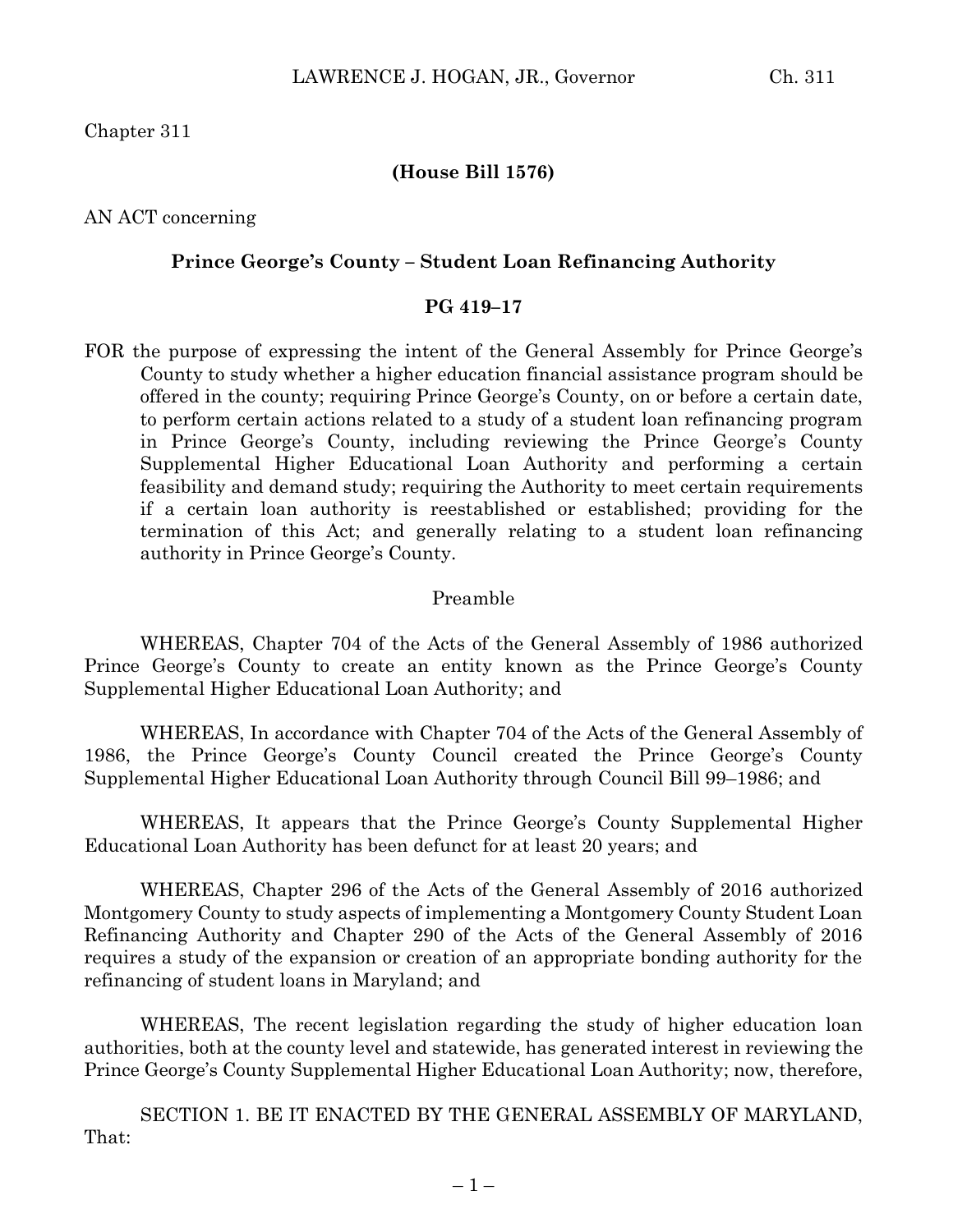# Ch. 311 2017 LAWS OF MARYLAND

(a) It is the intent of the General Assembly that Prince George's County study whether a program of financial assistance consisting of affordable grants, loans, and other aids should be offered in Prince George's County to enable individuals, as determined by the county, to obtain a postsecondary education.

(b) On or before December 1, 2018, Prince George's County shall:

(1) Review and study the Prince George's County Supplemental Higher Educational Loan Authority, including:

(i) Determining the functions the Authority performed and the actions the Authority took when it was a functioning entity;

(ii) Determining the reasons why the Authority is now defunct; and

(iii) 1. Determining whether changes could be made to the Authority that would enable it to be a functioning entity that meets the needs of Prince George's County; or

2. Determining whether the provisions of law for the Authority should be repealed, and if so, whether another entity should be created that would better meet the needs of Prince George's County;

(2) Perform a feasibility and demand study for a student loan refinancing program in Prince George's County, including a determination of categories of individuals who might benefit from the program such as county residents, graduates of the county public school system, and individuals employed by the county government or public school system;

(3) Assess the potential benefit to recruitment and retention of county and school system employees of a student loan refinancing program in Prince George's County;

(4) Study the operation of student loan refinancing programs in other systems, including operating costs; and

(5) (i) Hold public hearings on a student loan refinancing program in Prince George's County; and

(ii) Provide an opportunity for public comment.

(c) (1) If Prince George's County reestablishes the Prince George's County Supplemental Higher Educational Loan Authority or a similar student loan refinancing authority, the authority shall meet the requirements of this subsection.

(2) The authority shall be subject to: